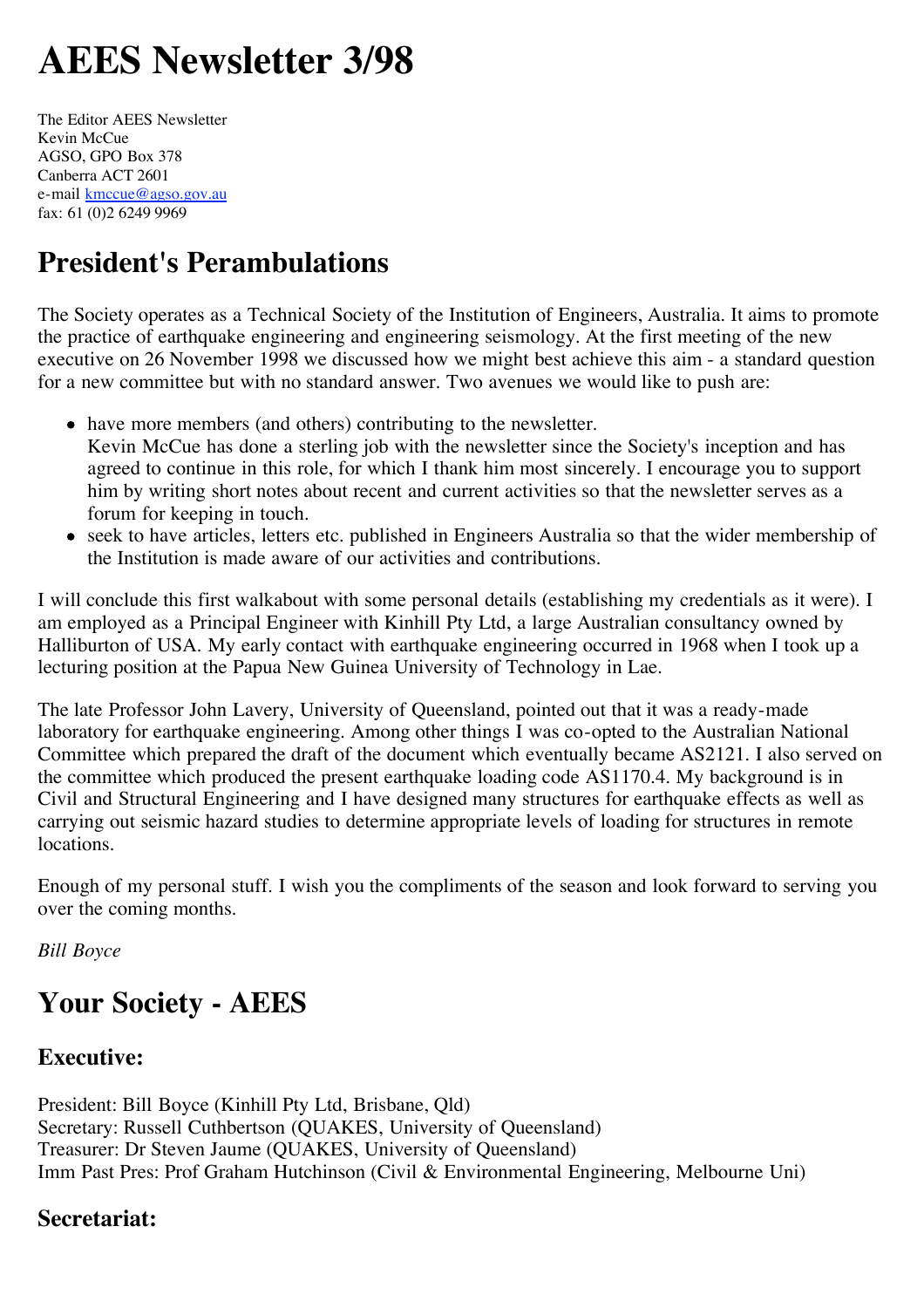Barbara Butler (Civil & Environmental Engineering, Melbourne Uni)

### **Committee:**

John Wilson (Vic) Col Lynam (Qld) Peter Gregson (WA) Vagn Jensen (Tas) Michael Neville (NSW) Dr Mike Griffith (SA) Kevin McCue (ACT)

### **The Society Website/email list**

Dear AEES Members, The fledgling AEES web site is up and running at "http://www.aees.org.au". We are looking for suggestions on things to be included such as:

- copies of the newsletter
- details about relevant up coming conferences
- details of interesting recent publications
- significant research projects in earthquake engineering (in Australia?)
- links to other relevant Web sites

What do you think of these ideas?

What other things do you think could be included?

Does anyone out there have an interest in contributing to the development of the Web site (there are very easy-to-use tools available for this)?

Send ideas email to "vaughan@seis.com.au"

*Cheers, Vaughan Wesson*

### **THE 1998 AEES AGM - PERTH WA 4 November 1998**

Meeting opened 5.00 P.M.

Present: Ben Miliauskas, David Sinai, Nelson Lam, Steven Jaume, Gary Gibson, Amy Brown, Ed Paul, Barb Butler, Russell Cuthbertson, Vagn Jensen, Michael Neville, Peter Gow, Peter Gregson, Kevin McCue, Charles Bubb, Trevor Jones, David Love, Colin McIvor, Graham Hutchinson, John Wilson, Vaughan Wesson.

#### **1. Welcome and Apologies**

Graham Hutchinson welcomed members to the 1998 AGM. Apologies were received from George Walker and Bill Boyce.

#### **2. Minutes of the 1997 AGM**

These had been circulated in the newsletter and were accepted as an accurate record of the meeting.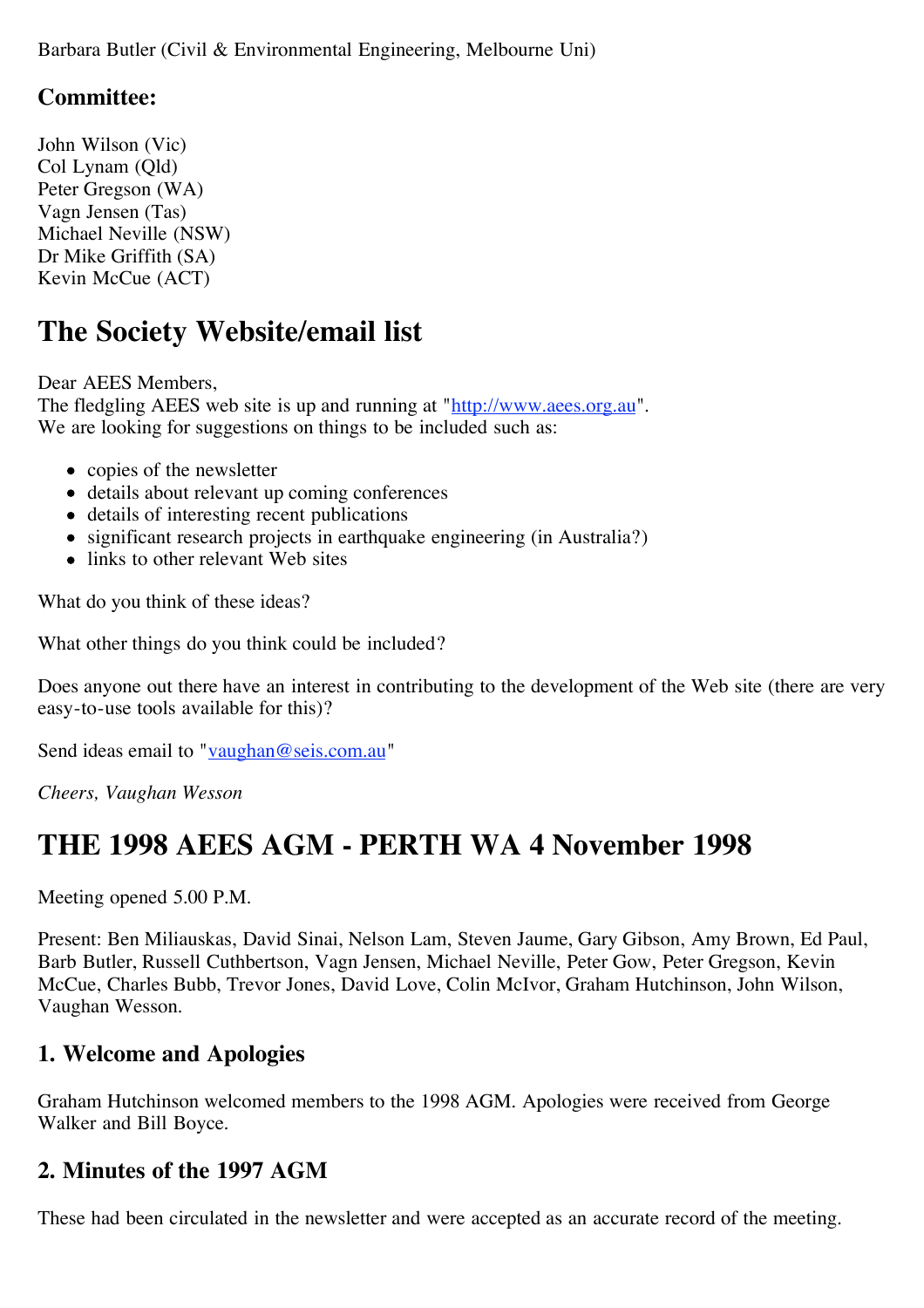### **3. Treasurers Report**

Read by John Wilson

A motion of thanks was passed to the organisers of the previous meeting in Brisbane - both the conference and AGM.

A motion of thanks was passed to Barb Butler for her good work over the previous year.

#### **4. President's Report**

The report are contained in each newsletter.

### **5. Newsletter Report**

Three Newsletters were distributed during the year. Kevin McCue indicated that all/any contributions to the newsletter were welcome. Perhaps a list of possible types of article could be printed to prompt people into action.

### **6. Web Site Report**

The AEES applied for the domain name "aees.org.au" in June and this was granted on Monday 2 November, two days before the AGM. This will enable the Society to set up and operate its own Web site, which will be at "www.aees.org.au". Any suggestions for content for this site should be sent to Vaughan Wesson "vaughan@seis.com.au".

Vaughan Wesson also reminded members that the AEES had set up an email list earlier this year for all members. The idea of the list is to foster discussion on issues in Earthquake Engineering, particularly in Australia (see page 1).

### **7. Next Meeting**

The suggestion was put that the next meeting and AGM should be held in Newcastle in 1999 as this is the 10 year anniversary of the Newcastle earthquake. This was agreed to.

### **8. WCEE Auckland**

In February 2000, the WCEE is being held in Auckland. There was some discussion as to whether a separate AEES meeting should be held that year (The annual seminar was rolled into the PCEE in Melbourne in 1995 - Ed). At the very least an AGM will need to be held.

### **9. Election of new Executive**

Graham Hutchinson moved a motion that Executive members of the society be able to occupy their position for no more than three consecutive years. This is to ensure a rotation of the Executive positions. The motion was seconded by John Wilson and passed by a vote of members.

The following positions were filled unopposed:

- President Bill Boyce
- Secretary Russell Cuthbertson
- Treasurer Steven Jaume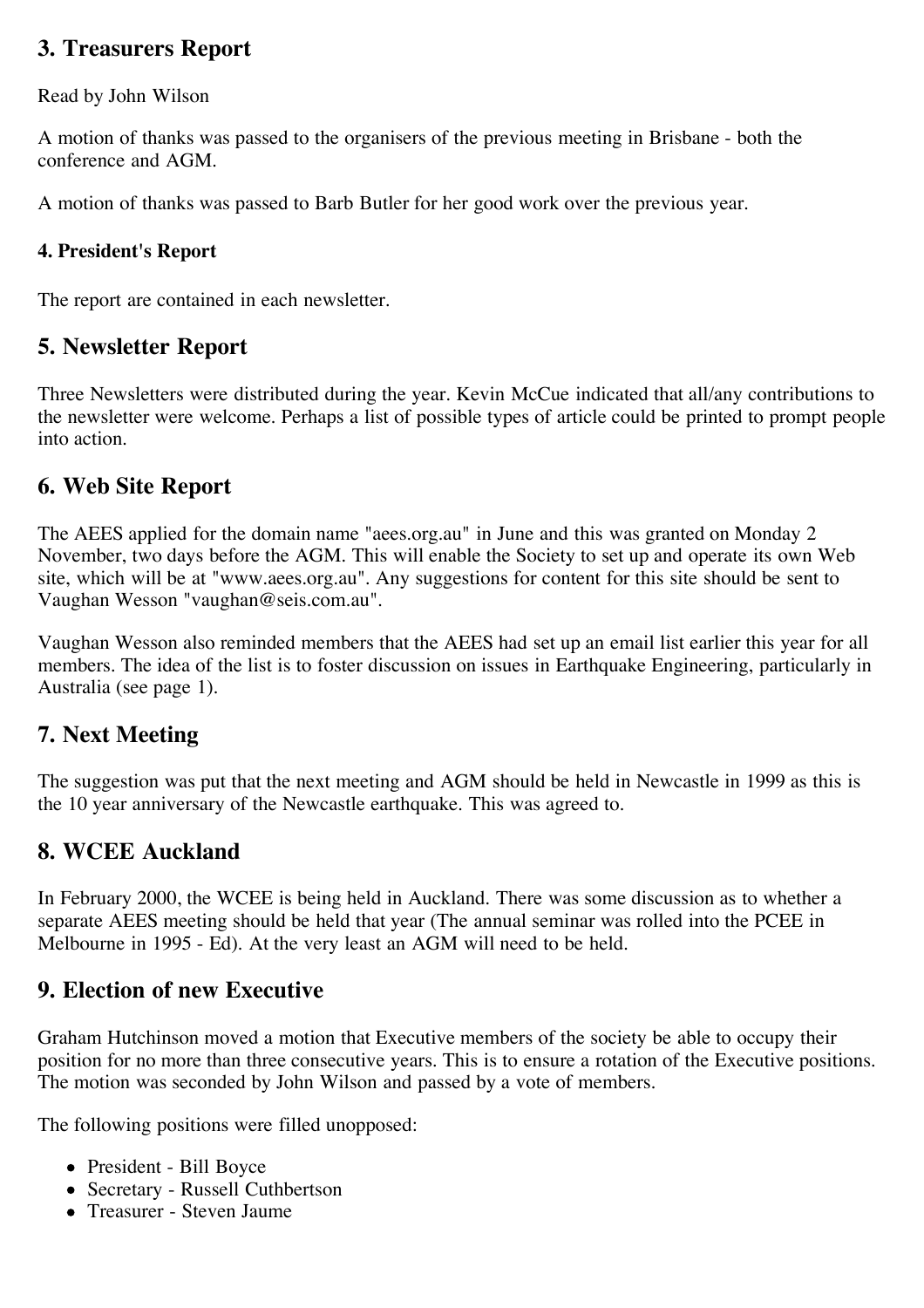The state representatives for the next year will be:

- Old Col Lynam
- NSW Michael Neville
- Vic John Wilson
- Tas Vagn Jensen
- ACT Kevin McCue
- SA Mike Griffith
- WA Peter Gregson

The newsletter editor remains Kevin McCue and the AEES Webmaster is Vaughan Wesson.

### **10. Other Business**

a) Kevin McCue suggested that the Society set up a number of technical sub-committees to study in some detail significant topics in Earthquake Engineering. In particular, he proposed the following two sub-committees which he volunteered to chair:

- A sub-committee to investigate the definition of a revised intensity scale for Australia.
- A sub-committee to study the probability of significant aftershocks following a damaging main shock to assist emergency services personnel.

The motion was carried.

Gary Gibson bought up the subject of a register of people to be mobilised for post earthquake activities. This has been discussed by the Society before but no firm action has yet been taken. He mentioned that the EERI have a form for people to indicate their area of expertise which could be used as the basis for one for the Society. It was agreed that this should be organised on a State basis to ensure liaison with the State Emergency Service and Minister.

It was agreed that a letter would be sent from the AEES to the various State Ministers. Michael Neville noted that NSW already has a similar registry.

A motion of thanks was presented to the outgoing Executive for their work over the previous year.

The meeting closed at 5:25 P.M.

## **Report of the 1998 Perth Seminar**

Some of the 75 odd registrants, about 33 from interstate, thought that this was the best AEES Seminar to date. It certainly covered a good mix of earthquake engineering, seismology, emergency management and insurance issues. Most people stayed throughout the sessions to hear papers that were not in their discipline.

The State Minister of Emergency Services, Kevin Prince opened the Seminar with a very personal and scintillating speech. Amongst other things he wished us well, declared his ongoing interest in our deliberations and noted that WASES was the agency responsible for earthquake matters in WA. We hope to bring you his speech in the next Newsletter.

It was disappointing that keynote speaker Dr Paul Somerville was unable to make it from Los Angeles following a surfing accident but Andrew King from BRANZ New Zealand more than compensated with a stimulating discussion of future directions for loading codes which complemented Charles Bubb's more retrospective view of the development and philosophy underpinning the modern code.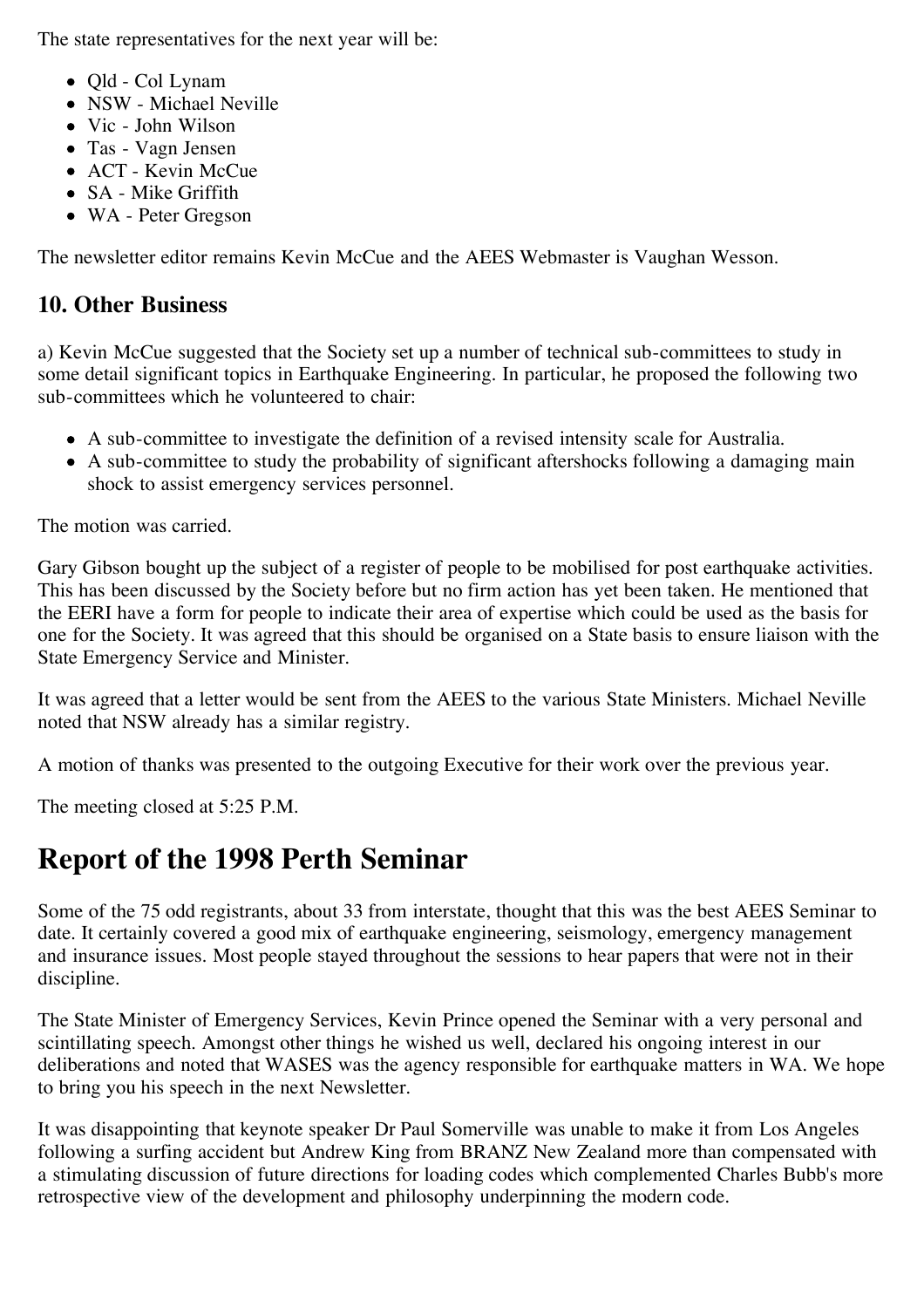The Proceedings were distributed at registration thanks to a sterling effort by the organising committee and Barbara Butler (and most of the speakers). There are a few extra Proceedings available but this year fewer copies were printed. Rather than try to summarise the papers we will publish some of them in future editions of this Newsletter and I understand that some will also be published in the Bulletin of the New Zealand National Society for Earthquake Engineering.

### **Conference Dinner**

The dinner was held at the 'Moorings' on Barrack Street Jetty just a pleasant walk down to the river from our hotels around the conference venue in the city. The ambience on the dock overlooking the Swan River at sunset was great until the 'Fremantle doctor' finally drove those early arrivals inside who had been enjoying a quiet pre-dinner ale.

The only formal interruption to the delightful meal was the presentation of life membership to Charles Bubb by Graham Hutchinson in a brief but touching ceremony.

The social fireflies moved around from table to table during the dinner but the early morning presenters next day were keenly aware of the time and left relatively early.

The menu has already been forgotten but the locale, the company of AEES members and their partners ensured a most memorable night.

### **Charles Bubb - First Life Member of AEES**



*Charles Bubb at AEES Seminar Perth*

It is very satisfying to see achievement rewarded, in this case half a lifetime and effort spent on the timely development of earthquake engineering and engineering seismology in Australia. Charles as Director of Engineering at ComWorks (for Australia and PNG) was blessed with good timing, the 1968 Meckering earthquake which awakened his attitude to the threat of earthquakes in Australia and the 1989 Newcastle earthquake which enabled him to influence non-believers. Graham briefly mentioned Charles' role in developing and applying the first Australian Earthquake Code after Meckering, his initiative to establish the AEES after the Newcastle earthquake and to link it to IEAust, and his role as National delegate to the IAEE. Graham then presented Charles with a certificate, specially crafted by Barbara Butler, of life membership.

### **Report on the Meckering Excursion:**

A mini bus load of members and friends hosted by Peter Gow and Peter Gregson undertook the excursion on 16 October to Meckering, Northam and York to inspect the 1968 earthquake fault scarp, earthquake museum and AGSO's Mundaring Observatory.

We briefly inspected the Northam Hospital, tallest and largest building in the wheat belt which was under construction at the time of the earthquake and which has now closed, partly as a result of the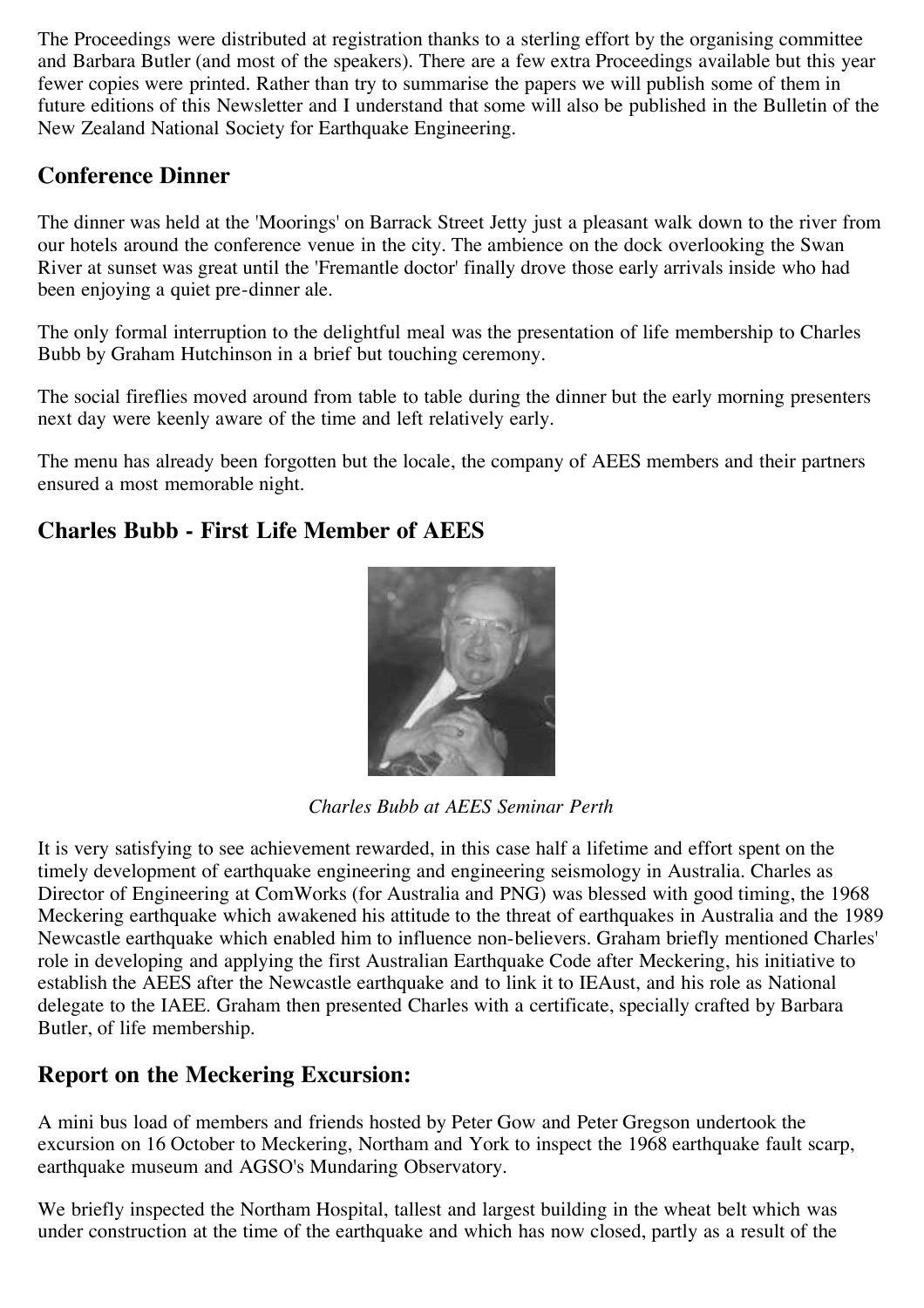perceived earthquake hazard. It is a 'T' shaped concrete frame building with infill masonry walls. Many of the graceful old buildings in Northam and York inexplicably escaped damage despite their tall gables and elaborate parapets.

The fault scarp itself has virtually been obliterated by ploughing and weathering apart from a fenced off section by the highway. A photographic museum in Meckering had some spectacular photographs which we will include in this Newsletter from time to time.

The visit to the Mundaring Geophysical Observatory was fortuitous for those in the party as AGSO has since decided to close the Observatory in the year 2000 following the announced retirement of long term OIC Peter Gregson.

### **The Aitape PNG Earthquake and Tsunami - an update**

Tsunamis are certainly in the news of late, an alert for the NW shelf of WA was issued by the Australian Tsunami Warning Service on 29 November following a Ms 7.6 earthquake in Indonesia's Molucca Sea. The earthquake was the second largest of 1998 and caused widespread damage but apparently no tsunami and the alert was cancelled when the tide gauge at Darwin revealed no anomalous waves.

A report of the 17 July earthquake near Aitape Papua New Guinea appeared in the last Newsletter. Since that time there has been a special session of the AGU devoted to the earthquake and tsunami and arrangements made for a marine survey. The "Kairei", a deep sea research vessel belonging to the Japan Marine Science and Technology Center (JAMSTEC) in Yokosuka, will run swathe mapping over the offshore source area in January with the aim of detecting evidence of faulting or landslides.

This study will, it is hoped, answer the question posed in the last Newsletter: 'Was it a special slip source, a freakish seafloor topography or a submarine landslide that caused PNG's largest tsunami and worst natural disaster in recorded history?' Ian Everingham had clearly documented previous tsunamis in the region which had not been so destructive.

A report by AGSO and PNG'S seismologists on the aftershock analysis has been submitted to AusAID for consideration.

Reference: Everingham, I.B., 1970 Tsunamis in the Papua New Guinea Region, 1888 - 1973. BMR Report.

## **NUGGETS FROM THE NEWSGROUP -**

**A REGULAR FEATURE BY CHARLES BUBB**

Another intraplate earthquake: Pymatuning USA September 25, 1998

Origin time: 19:52:52 (UTC); 3:52:52 p.m. (EDT) Latitude: 41.47N, Longitude: 80.48W Magnitude: 5.0mb; 5.2Lg, Depth: 7.0 km

Geographic location: Between Jamestown, Mercer County, Pennsylvania and the Ohio border, at the southern end of Pymatuning Reservoir; about 28 miles NE of Youngstown, Ohio.

A moderate earthquake centered near Jamestown, Pennsylvania, on the Mercer County-Crawford County (PA) line, at the southern end of Pymatuning Reservoir and just east of the Ohio border, shook a multistate area from Wisconsin to New Jersey late Friday afternoon, September 25, 1998. Shaking was greatest in Ohio, Pennsylvania, Michigan, New York, and Ontario. The event was recorded on seismographs as far away as Mongolia. Preliminary analysis suggests that the earthquake occurred along a NW-SE trending fault. This trend is similar to known faults in Ohio located south and southwest of the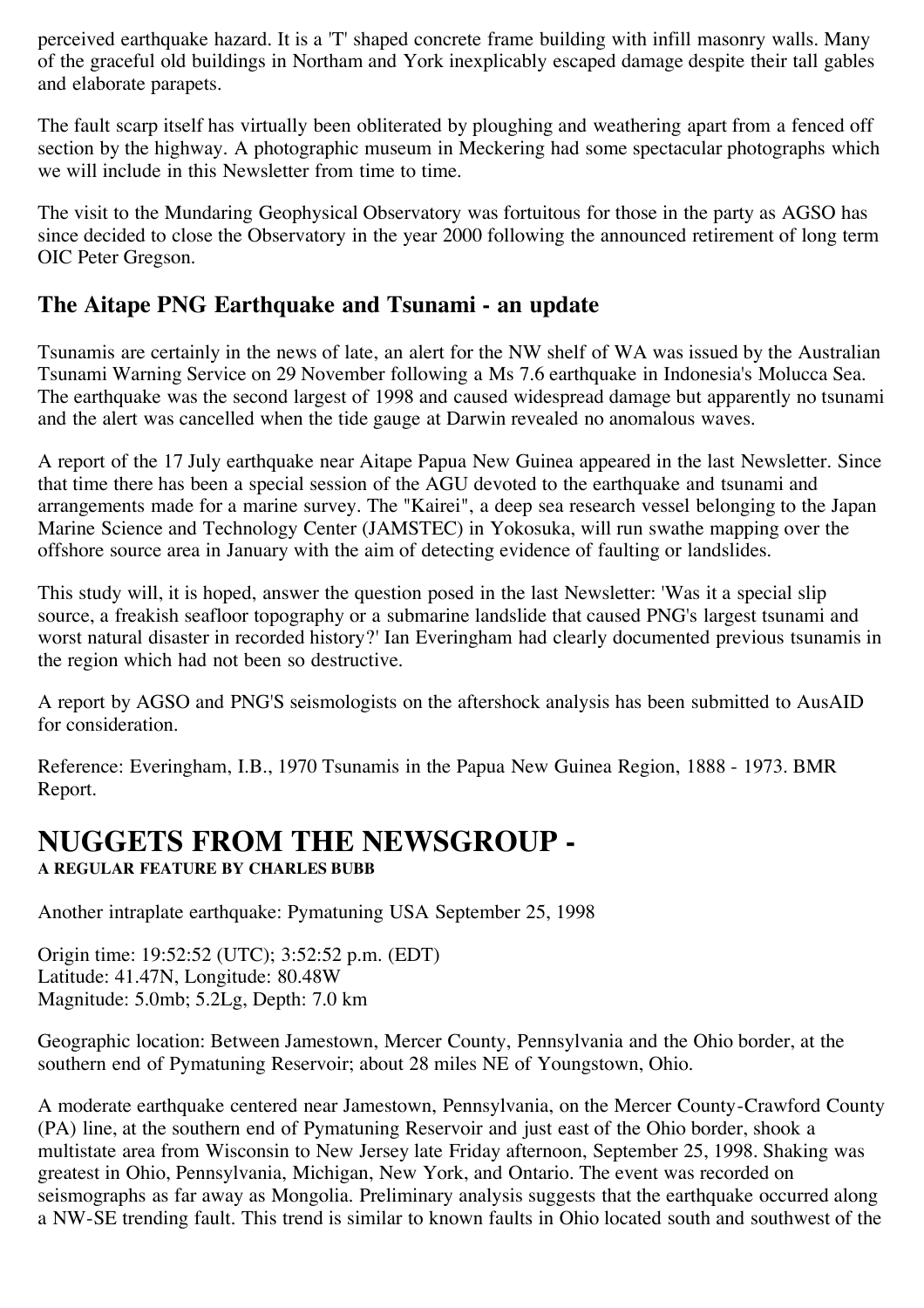epicentral area.

Damage reports are incomplete at this time, but preliminary information indicates that damage was light, consisting of broken dishes and a few damaged chimneys in the epicentral area. Dr. John Armbruster, of Lamont-Dougherty Earth Observatory, reporting from the epicentral area, observed that the highest intensities were in Jamestown and Greenville, Pennsylvania. Chimney and plaster damage was noted in Greenville and merchandise was knocked off store shelves in Greenville and Jamestown. Maximum peak Modified Mercalli Intensity was VI. The National Earthquake Information Center of the U.S. Geological Survey, with the assistance of the Ohio Geological Survey, is compiling felt reports and will construct an isoseismal map of the event.

The U.S. Geological Survey, Memphis State University, and Lamont-Dougherty Earth Observatory deployed 12 portable seismographs in the epicentral area by noon, Saturday, September 26, in order to record aftershocks. As of September 30, no aftershocks had been detected. At least some of these instruments will be deployed for about a month. The current epicentral location is probably accurate to only about 5 to 15 km because of the distance of seismographs from the event. If an aftershock sequence occurs, the epicenter will be located much more precisely by the portable instruments.

The earthquake was recorded by seismic stations at the College of Wooster and at the University of Toledo, in Ohio, and at a number of out-of-state stations, including the University of Michigan. Analysis of the seismograms by Harvard University indicates that the most likely fault-plane solution is a northwest-southeast oriented fault (strike, 303 degrees). Movement on the fault, according to analysis by Michigan State University, was a thrust with a small left-lateral component. Although no fault has been mapped in this epicentral area by either the Ohio or Pennsylvania Geological Surveys, this orientation is similar to that of a series of subsurface faults to the south in Columbiana, Mahoning, and Portage Counties, Ohio and to the north in Crawford county, Pennsylvania.

Three small earthquakes were previously known from the general epicentral area of the September 25, 1998 event. A small earthquake with a Modified Mercalli Intensity (MMI) of III occurred on August 17, 1873, and was assigned an epicenter at Sharon, Mercer County, Pennsylvania. Another historic event occurred on August 26, 1936, at Greenville, Mercer County, Pennsylvania and had an MMI of III. An instrumentally located event, with a magnitude of 3.2, occurred on April 14, 1985, at Conneaut Lake, in Crawford County, Pennsylvania. These minor historic events did not suggest that this area of northwestern Pennsylvania was capable of generating a 5-magnitude earthquake.

The Pymatuning earthquake will be the subject of additional study in the coming weeks as seismograph records are analyzed, felt-area reports are compiled, and basement-rock structure is studied. Each event such as this one provides valuable information on crustal structures beneath Ohio and adjacent areas and further increases our ability to evaluate seismic risk and deep geologic framework.

Links with information about the Pymatuning earthquake:

www.geology.utoledo.edu/research/geophysics/UTO/UTO.html

www.wooster.edu/news/seismic/seismic.html

www.geo.lsa.umich.edu/MichSeis/index.html

*Charles*

# **Proposed Structural Design Standard**

**by Richard Weller**

The General Design Requirements and Loading on Structures Committee, BD/6, are at present revising the loading standards for Australia and New Zealand with the aim of producing a new joint standard.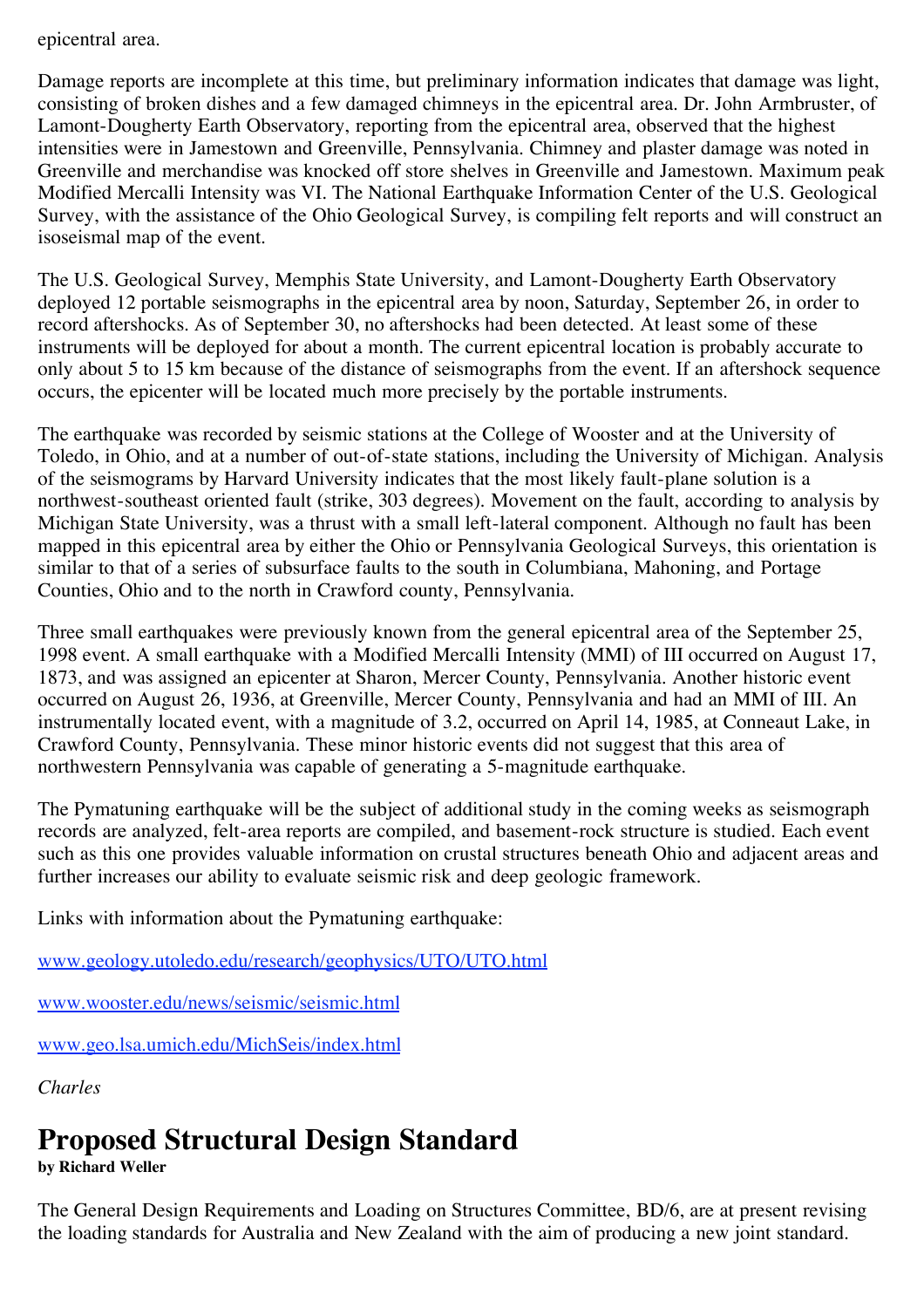There will be a new standard dealing with those things of a general nature (including for example the load combinations), while the loading parts will only include requirements specific to the loads that are covered.

It is planned to issue the general requirements and the dead and live load parts for public comment around the end of this year. The new General Requirements Standard is based on the principles described in ISO 2394 General Principles on Reliability for Structures which is a newly prepared guide for the drafting of such standards.

This new standard will cover the process of design from the choosing of a structure's performance level through the identifying of load situations, calculation of load combinations and analysis of the structures behaviour to the verification of the designed structure by checking the limit states. This standard will call up the loading standards and require the use of a materials design standard in order to completely cover the entire process of structural design.

The important new part of this standard is the establishment of performance categories. This is based on a matrix of performance categories, (A, B, C), entered by choosing a reference period (design life) and a structure type (importance level). The categories are then linked directly to a load level that represents a particular annual probability of excedance of load. The loading standards will then provide a range of load levels and the one appropriate to the performance category is used for the design.

This allows enough flexibility for the design of structures such as dams through to non-habitable or seldom used structures with the appropriate level of reliability and is a response by the committee to the implementation of the ISO Standard.

The dead and live loadings are also being revised with some important changes for live loads. Live loads will be presented in a format similar to the European code, (reflected also in the British code), with loads given for types of usage and some examples of specific types of occupancy as subheadings. Balustrades will be given in a similar format with four levels of loading for design.

Each part of the existing loading code will be withdrawn a year after the publication of its replacement and the general requirements will be compatible with the existing loading codes until they are withdrawn.

Committee BD/6: General Design Requirements and Loading on Structures

Chairman: Greg Reardon

Projects Manager: Richard Weller

## **Subscriptions**

The AEES subscription year is from 1 Dec to 30 November. It is difficult and expensive to send each member an individual reminder that fees are due so please help us by sending your subscription for 1997/98 to AEES (attn: Barbara Butler, Civil and Environmental Engineering Dept, Melbourne University Parkville Vic 3052) or renew through IEAust's annual subscription system by marking AEES your preferred Society. If you change address or if you know a member who is not receiving the newsletter please advise the Secretary, many newsletters are returned.

# **11th European Conference on Earthquake Engineering (Paris, France)**

We were fortunate to receive two accounts of the conference from Mike Griffith and Cvetan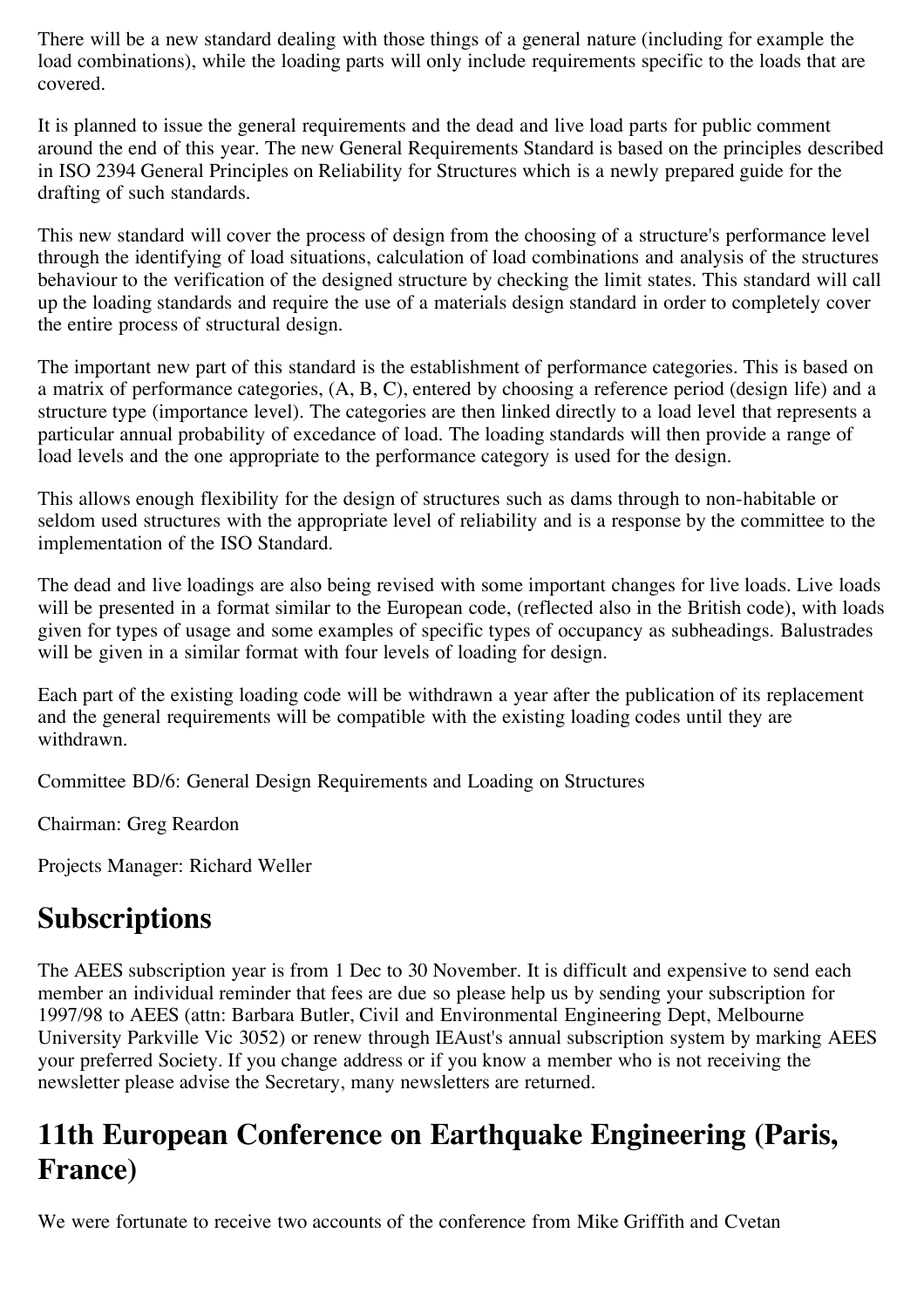Sinadinovski so we are publishing both though I have included just the one conference layout. The themes and coordinators were as follows:

T1 - Engineering seismology : seismicity, strong ground motion. B. MOHAMMADIOUN/N. AMBRASEYS

T2 - Soils, rocks, construction, material: experimental aspects. J.G. SIEFFERT

T3 - Constitutive relations, linear and non-linear modeling, computational aspects for materials, structures and soil-structure interaction. F. DARVE

- T4 Civil engineering projects. J. COMBAULT
- T5 Active and passive isolation. J. BETBEDER-MATIBET
- T6 Industrial facilities, lifelines, equipment. P. SOLLOGOUB
- T7 Vulnerability, seismic risk, strengthening. M. BOUCHON
- T8 Site effects, spatial variability of seismic motion. P.Y. BARD
- T9 Reliability analysis, probabilistic aspects. R.J. GIBERT
- T10 State of the art: seismic capacity design, design criteria, codes and standards. V. DAVIDOVICI

#### SPECIAL THEMES

TS1 - Eurocode 8 and national applications. Ph. BISCH

TS2 - Seismic risk in the Mediterranean Basin. J.P. MENEROUD

TS3 - Post-earthquake investigations and feedback experience. C. BOUTIN

### **Report by Dr Cvetan Sinadinovski**

The Conference provided a forum for scientists and engineers from Europe and other countries to discuss various aspects of earthquake engineering. It was divided up into ten major topics and three special topics selected by the Organising Committee. For each topic a coordinator was named who, helped by a member of the Scientific Committee, was in charge of organising the review of papers by the International Scientific Committee and of choosing the form of each session in the topic.

In order to facilitate exchanges and discussions, the number of traditional oral sessions was limited. Organisation of poster sessions was encouraged, including a typically one hour long general discussion driven by a facilitator and followed by round table and workshop sessions.

Dr Cvetan Sinadinovski presented the recent AGSO work in Seismology through two papers "Reassessment of the seismic hazard of Australia (Part II)" and "Strong ground motion simulation of Australian intra-plate earthquakes" in the Engineering Seismology session. It gave rise to substantial interest within the scientific community and many useful comments and new approaches were collected in that area. The next step is to compare the seismic response from our synthetic records with the response spectra recommended for Australia.

There was a special session dedicated to several themes related to the evolution and the application of the earthquake code - Eurocode8. Numerous case studies and research in code development were presented for different countries. It is expected that these Eurocodes will become defacto generic International Standards and as such will be the reference for other codes including the new joint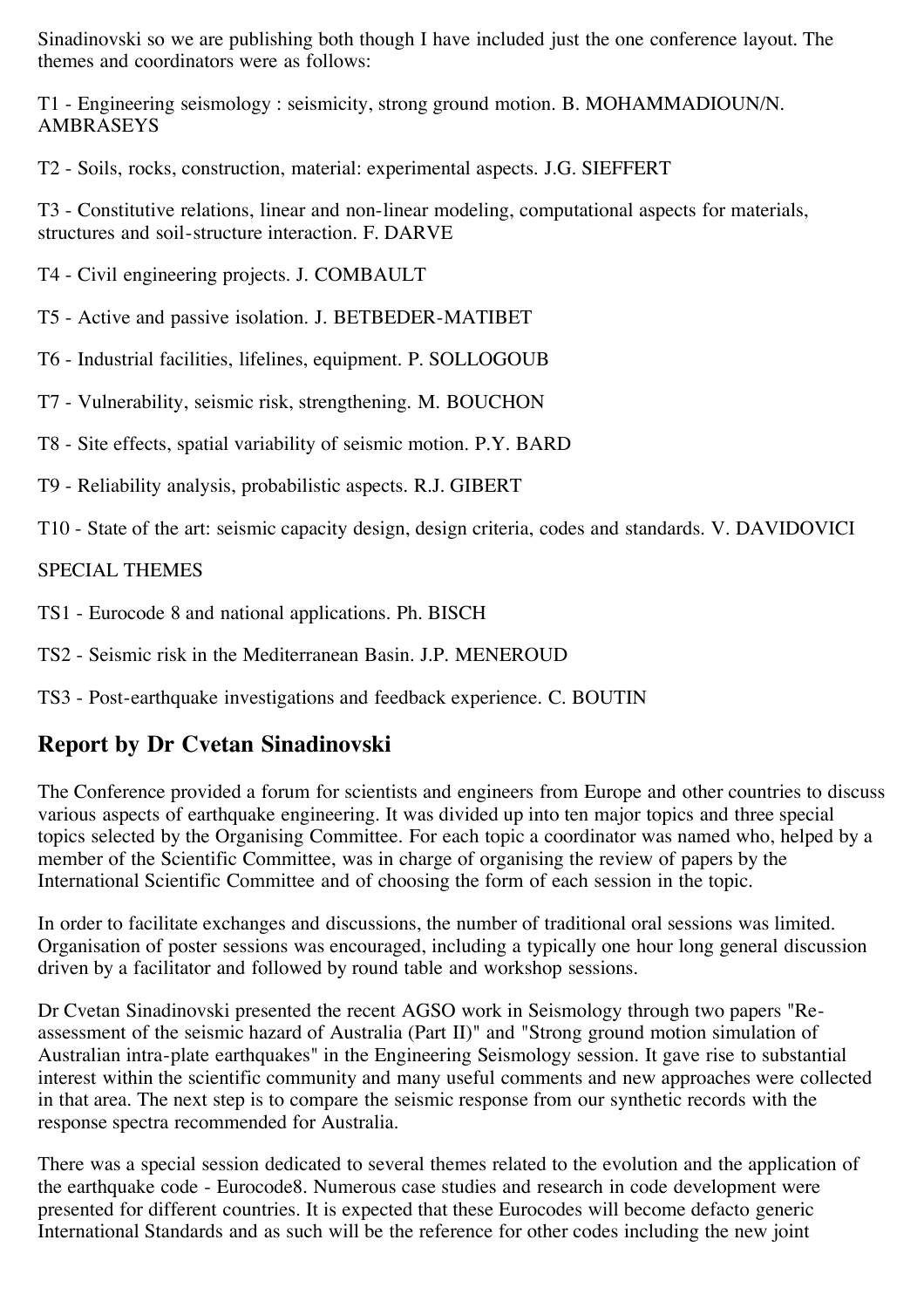Australian/New Zealand Earthquake Loading Code. In that context, Australia should co-operate more closely with the non-CEN (European Committee for Standardisation) countries in order to develop the most representative code.

In the exhibition hall some 30 stands were open for the major European and international associations, scientific and technical publishers and industries to display their business, instrumentation and equipment.

### **Report by Dr Mike Griffith**

The 11th European Conference on Earthquake Engineering was held in Paris at CNIT, Paris la Defense from September 6 through 11, 1998. Approximately 760 delegates representing 54 countries (including 3 from Australia) were in attendance. The 620 papers presented at the conference were presented in 8 parallel sessions in the 10 themes outlined above.

There were also four Keynote addresses given during the conference. These were all extremely well delivered overview papers by world experts in their respective fields. The presenters and their paper titles were:

Keynote Addresses:

Prof. G.M. Calvi Performance-Based Approaches for Seismic Assessment of Existing Structures

Prof. J. Mazars French Advanced Research on Structural Walls An Overview on Recent Seismic Programs

Prof. M.J.N. Priestley Displacement-Based Approaches to Rational Limit States Design of New **Structures** 

Prof. A. Pecker Capacity Design Principles for Shallow Foundations in Seismic Areas

From the number of papers that focussed on seismic resistant design with special regard to deformations it is clear that there is a rapidly growing trend towards the adoption of deformation-based design procedures. Discussion seems centred around whether deformation based design procedures should be disguised to look like the current force-based design methods or whether they should be explicit in their focus on deformations rather than forces.

Aspects of capacity design and preformance-based design also featured prominently among the many presentations. Of special interest to Australia was the attention given to the status of research in support of the introduction of Eurocode 8. The implications of formal adoption of EC8 by many of the member nations whose seismicity is low-to-moderate (similar to Australia) were widely discussed and debated. Among the key issues were the questions related to the impact of the new seismic design rules on the design of masonry buildings. Unreinforced masonry is a particular form of construction that is widely used in Europe (as it is in Australia). Much analytical and experimental effort is necessary (and is underway) in Europe in order to improve knowledge of how URM behaves under seismic actions.

The proceedings have been published by A.A. Balkema Publishers, Rotterdam (email: HYPERLINK mail to: balkema@balkema.nl) on CD ROM. Those interested should contact the publishers or the Conference Secretariat at the address below.

Conference Secretariat, 11th ECEE Francoise BOURGAIN, ENPC Service des Colloques 28 rue des Saints-Peres 75343 PARIS cedex 07 **FRANCE** Tel: +33-1-44-58-28-22 FAX: +33-1-44-58-28-30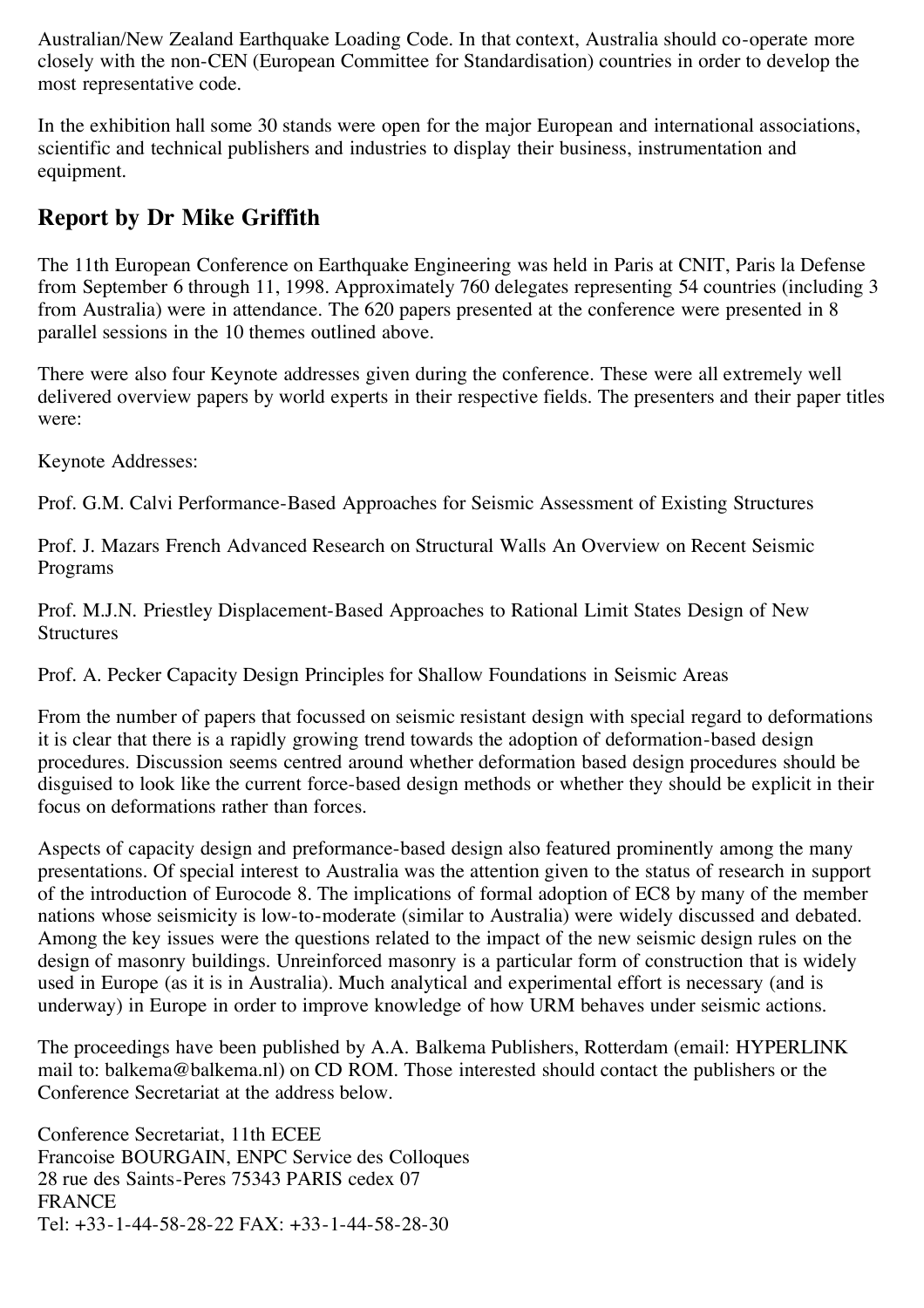### **ELSA, Ispra Italy by Dr Mike Griffith**

The European Laboratory for Structural Assessment (ELSA) is part of the European Commission's Joint Research Centre (JRC) facility in Ispra, Italy. It features the largest reaction wall/strong floor system in Europe and with its dimensions and load capacity represents a unique tool for large scale testing of structures. The ELSA facility actually houses a 21m long by 16m tall reaction wall which serves a 21m x 25m area of strong floor on one side and a 13m x 25m area of strong floor on the opposite side. There are anchors spaced at 1m in the strong floors and reaction wall. Its respective bending moment and base shear strengths of 200 MNm and 20 MN govern the Reaction Wall load capacity.

To obtain the maximum benefit from the facility, it is being used within the framework of an integrated Community-wide research programme making full use of existing expertise and facilities within the Member States. To this end an Association of Structural Mechanics Laboratories, involving more than 30 members, has been set up to jointly develop detailed research programmes. Collaborative networks emanating from the Association are receiving support from the European Commission's programmes on Training and Mobility of Researchers (HRM, TMR).

The aims of the JRC programme are to:

- improve construction quality and reliability through: harmonisation of design codes and construction rules (EUROCODES) in a single European market; and mitigation of effects of natural disasters.
- increase world-wide competitiveness of European construction industry;
- promote European and international co-operation in research and technology.

The third aim is one that Australian earthquake engineers (practitioners and researchers) might collectively wish to note and address.

The ELSA reaction wall facility is currently being used for prenormative research in support of EC8, the provisional European standard for the design of civil engineering structures in seismic areas. In this context, large-scale confirmatory tests on various types of structures have been, or are being, performed using mainly the pseudo-dynamic test method at ELSA. For those unfamiliar with the pseudo-dynamic test method, it is a test that, although carried out quasi-statically, uses on-line computer calculation and control together with experimental measurement to provide a realistic simulation of dynamic response. The equations of motion for a discrete parameter model of the test structure are solved on-line using a step-by-step numerical integration method. Inertial and viscous damping forces are modelled analytically, while non-linear structural restoring force characteristics are measured experimentally, automatically accounting for hysteretic damping. Some of the major tests conducted to date have been:

- a three-storey steel frame designed according to Eurocodes 3 and 8, with and without seismic isolation devices;
- a four-storey reinforced concrete frame designed according to Eurocodes 2 and 8, with and without masonry infills; and
- an irregular long-span motorway bridge using substructuring concepts to model the deck numerically while the piers were tested pseudo-dynamically.

Special attention is also being devoted to seismic rehabilitation and the preservation of historical buildings and monuments in close collaboration with the national and regional authorities in charge of the cultural heritage of Europe. To that end, a full-scale 2-D slice from a stone building of historical significance in Portugal has been built and pseudo-dynamically tested at the ELSA facility. The test specimen is now being repaired and strengthened using the same technique which was used to repair the Newcastle cathedral building after the 1989 Newcastle earthquake. Tests of the seismically retrofitted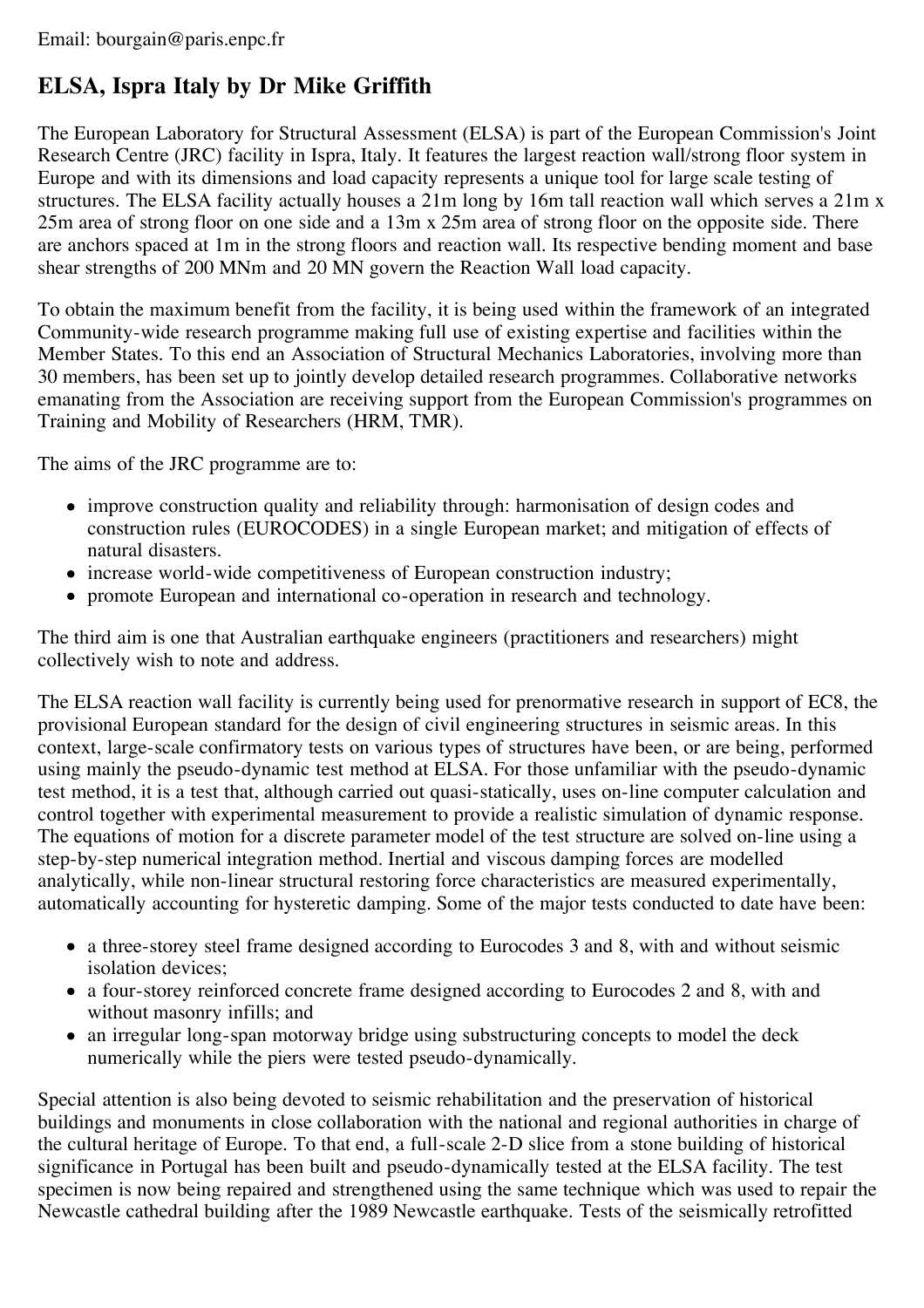structure will begin shortly. Work is also well underway to test a full-scale replica of a 4-storey lightly reinforced concrete frame with brick infill building in Lisbon, Portugal. This building was constructed over 40 years ago using design details that are no longer used (e.g. 90° bends in ligatures) and the aim of the project is to first evaluate the seismic capacity of the existing building and then to test the efficiency of various seismic retrofit techniques. The results of this work should have wide relevance as there are many such buildings still in service that: (1) were not designed for seismic load; and (2) do not comply with present day design guidelines for gravity load effects.

## **SPECIAL OFFER ON CONFERENCE PROCEEDINGS**

Complete the form below and send to Barbara Butler: fax: 03 9348 1524

Please send me the following publications at the special price listed, plus postage.

- Proceedings of the 1992, 1993 and 1994 Conferences \$20.00 / pack of three
- Proceedings of the 1995 Pacific Conference on Earthquake Engineering, 3 Volumes \$90.00 per set
- Adelaide Conference 1996 \$12 +p&p
- $\bullet$  Brisbane Conference 1997 \$30 +p&p

Invoice and publications to be sent to:

# **Forthcoming Conferences**

(Flyers for some conferences are available from Ed)

- **1999, 15-17 February Hobart Tasmania** The 8th Australia New Zealand Conference on Geomechanics. Conference manager email: travel@southcom.com.au http://www.ieaust.org.au/conference.htm
- **1999, 4-9 July Sydney NSW.** XIX Pacific Science Congress, University of New South Wales. e-mail reply@icmsaust.com.au
- **1999 IUGG (Birmingham, England)** Call for abstracts

We would like to bring to your attention the IUGG symposium outlined below. The symposium is jointly sponsored by IASPEI and IAG. We would encourage anyone interested in this area of research to talk about their work at the symposium. The deadline for submission of abstracts is 15 January 1999. Further information about IUGG 1999 can be found on the World Wide Web at http:/www.bham.ac.uk/IUGG99/

Convenors: Barry Parsons, Department of Earth Sciences, University of Oxford, Parks Road, Oxford OX1 3PR, UK

Fax: 44-1865-272072, Phone: 44-1865-272017

Email: Barry.Parsons@earth.ox.ac.uk

Robert Reilinger, Department of Earth, Atmospheric, and Planetary Sciences, Massachusetts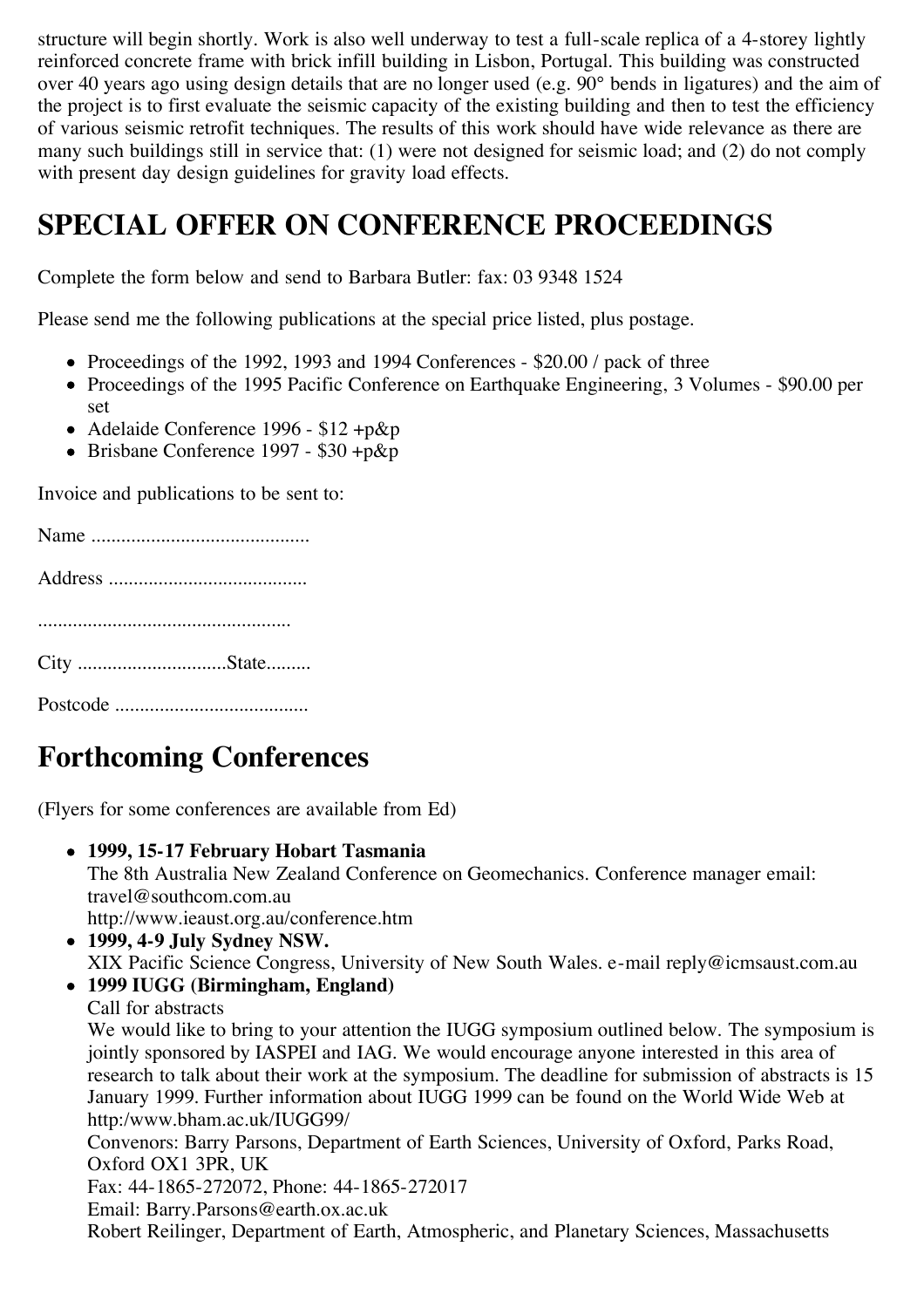Institute of Technology, Cambridge, MA 02139 USA Fax: 1-617-253-6385, Phone: 1-617-253-7860 Email: reilinge@erl.mit.edu

- **1999 TSUNAMI SYMPOSIUM** May 25-27, 1999, Honolulu, Hawaii USA Sponsored by The Tsunami Society SYMPOSIUM SPECIAL TOPICS: MEGA-TSUNAMIS FROM ASTEROIDS AND SLIDES • Eltanin Asteroid Impact Tsunami • 1958 Lituya Bay Tsunami • Asteroid Tsunami Project NEW TSUNAMI WARNING CENTER CAPABILITIES • Pacific Tsunami Warning Center • Alaskan Tsunami Warning Center • Japan Tsunami Warning Center REPORTS OF RECENT TSUNAMI DISASTERS • 1998 New Guinea Tsunami
	- 1996 Sulawesi Island Tsunami
	- 1995 Antofagasta, Chile Tsunami
	- 1994 Skagway Landslide Tsunami
	- TSUNAMI CIVIL DEFENSE PROJECTS
	- Hawaii Civil Defense Local Tsunami Problem
	- National Tsunami Hazard Mitigation Program
	- Caribbean Tsunami Program
	- FULL NAVIER-STOKES TSUNAMI MODELING
	- 1994 Skagway Tsunami
	- 1969 Gorringe Bank Tsunami
	- Asteroid Tsunamis

Papers are invited on any other tsunami related topic. Proceedings will be published in special issues of "Science of Tsunami Hazards". The meeting will be held at the University of Hawaii East-West Conference Center. Inexpensive rooms will be available near the East-West Center. The registration fee will be \$150 U.S. for Tsunami Society members, \$300 for others. To receive the second announcement:

Send your name, address and the title of your presentation to Dr. Charles Mader, Tsunami Symposium Program Chairman, 1049 Kamehame Drive, Honolulu, HI 96825-2860 USA

#### **1999 SDEE'99, 9-12 August 1999 Bergen Norway**

9th International Conference on Soil Dynamics and Earthquake Engineering

The Ninth International Conference on Soil Dynamics and Earthquake Engineering (SDEE '99) is hosted by the University of Bergen in collaboration with the Norwegian Association for Earthquake Engineering. It represents the continuation in a series of successful conferences starting with the first one in Southhampton, U.K., in 1982 and continuing with the latest one in Istanbul, Turkey in 1997. These series of conferences aim to contribute to the international understanding of the problems and progress in Soil Dynamics and Earthquake Engineering and, as such, complements the objective and the role of the International Journal that bears the same name.

The technical programme will include oral sessions and poster sessions. The official language for the Conference will be English. The scientific sessions will be organised under the following topics:

1. Seismicity, Ground Motion and Site Effects

- 2. Seismic Hazard and Risk Assessment
- 3. Geotechnical Engineering (foundations, liquefaction, slope stability, constitutive models)
- 4. Laboratory and Field Tests of Soils and Foundations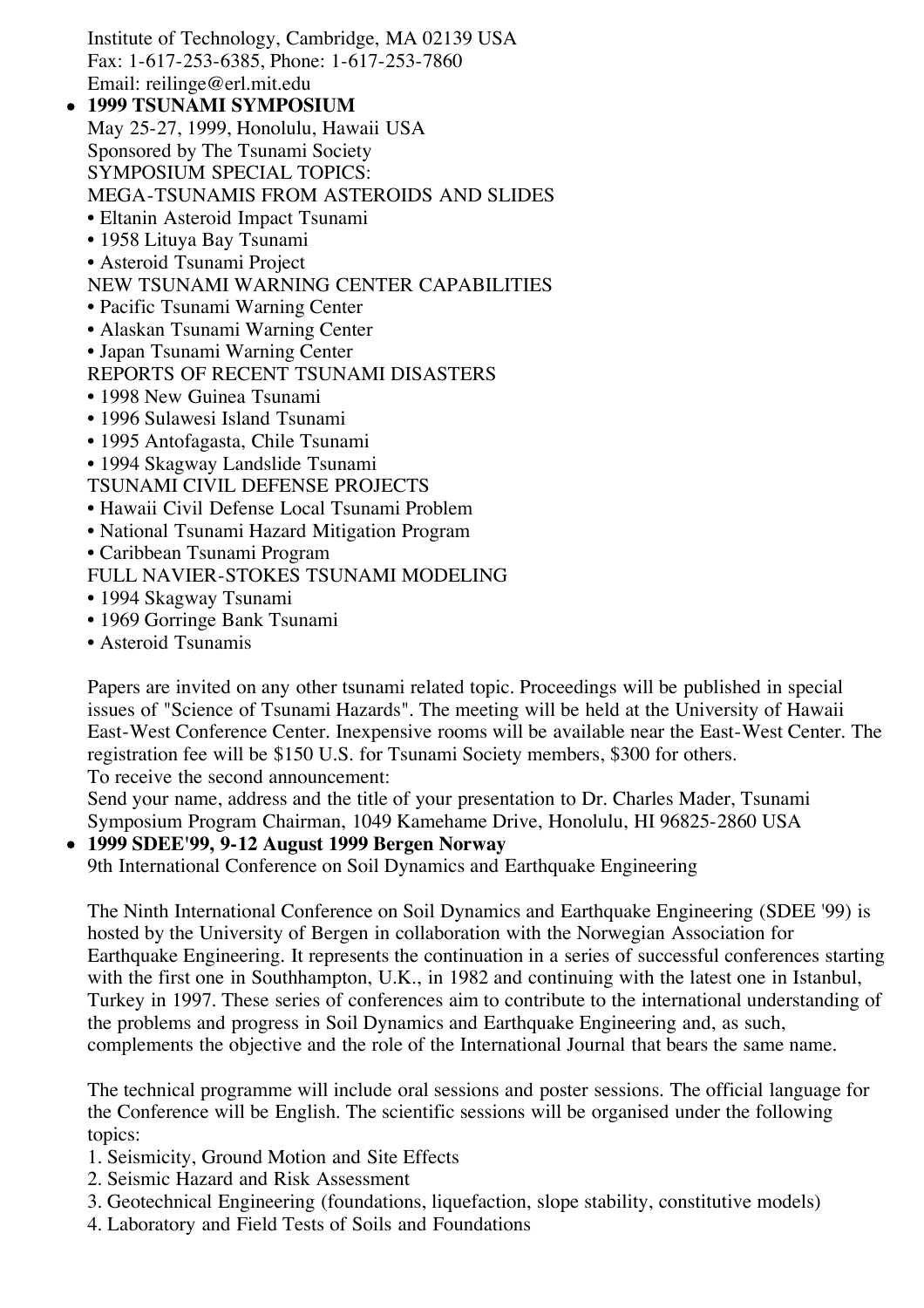- 5. Analysis of Soil-Structure Systems
- 6. Seismic Codes and Standards
- 7. Special Structures and Systems (bridges, dams, underground structures)
- 8. Soil Dynamics and Earthquake Engineering Related to Off-shore Installations.
- 9. Extended Structures and Systems (lifelines, urban systems)
- 10. Experiences Derived from Recent Earthquakes

Authors wishing to present papers at the Conference are requested to submit abstracts to the Secretary, SDEE '99, Local Organising Committee. Abstracts of one page stating the purpose, methodology, results and the conclusions should be forwarded to the LOC latest on January 31, 1999. The name, title organisation, postal and e-mail addresses and the telephone and fax numbers should be provided on the abstract page. The results of the review will be communicated to the authors by March 31, 1999. Authors of selected papers will be invited to publish their full papers in the Proceedings Volume and the Special Issue of the International Journal 'Soil Dynamics and Earthquake Engineering '.

Information regarding registration, accommodation and abstract submission can be obtained from the SDEE'99 Home Page at: http://www.ifjf.uib.no/seismo/sdee99.html

Sponsors and Technical Exhibits Exhibition facilities will be available for those firms and organisations wishing to display products, services, hardware, software and literature. Contact SDEE '99 LOC for more information and sponsorship, or to be included in the mailing list.

**2000, 30 Jan - 4 Feb, Auckland New Zealand. 12th WCEE/PCEE.**

## **NEW (&OLD) BOOKS / REPORTS**

#### **The Meckering and Calingiri earthquakes October 1968 and March 1970**

Geological Survey of WA Bulletin 126

### **The Cadoux earthquake 2 June 1979**

Geological Survey of WA Report No 11

Price \$31 and \$12 respectively. Postage \$10 GSWA Cnr Adelaide Tce and Plain St Perth, 6000 Phone (08) 9222 3333

#### **Australian Seismological Report - 1995**

AGSO Sales Centre ph: 06 249 9519, fax: 06 249 9982

#### **Acceptable Risks for Major Infrastructure**

Eds P Heinrichs and R Fell, Balkema 1995. Proceedings of the Seminar on Acceptable Risks for Extreme Events in the Planning and Design of Major Infrastructure. Sydney NSW Australia, 26 - 27 April 1994.

### **Report on the January 17, 1995 Great Hyogo-Ken Nambu (Kobe) Earthquake.**

Lam Pham & M Griffith. CSIRO DBCE 95/175(M).

### **Isoseismal Atlas of Australian Earthquakes - Part 3 AGSO Record 1995/44, \$50 + pp**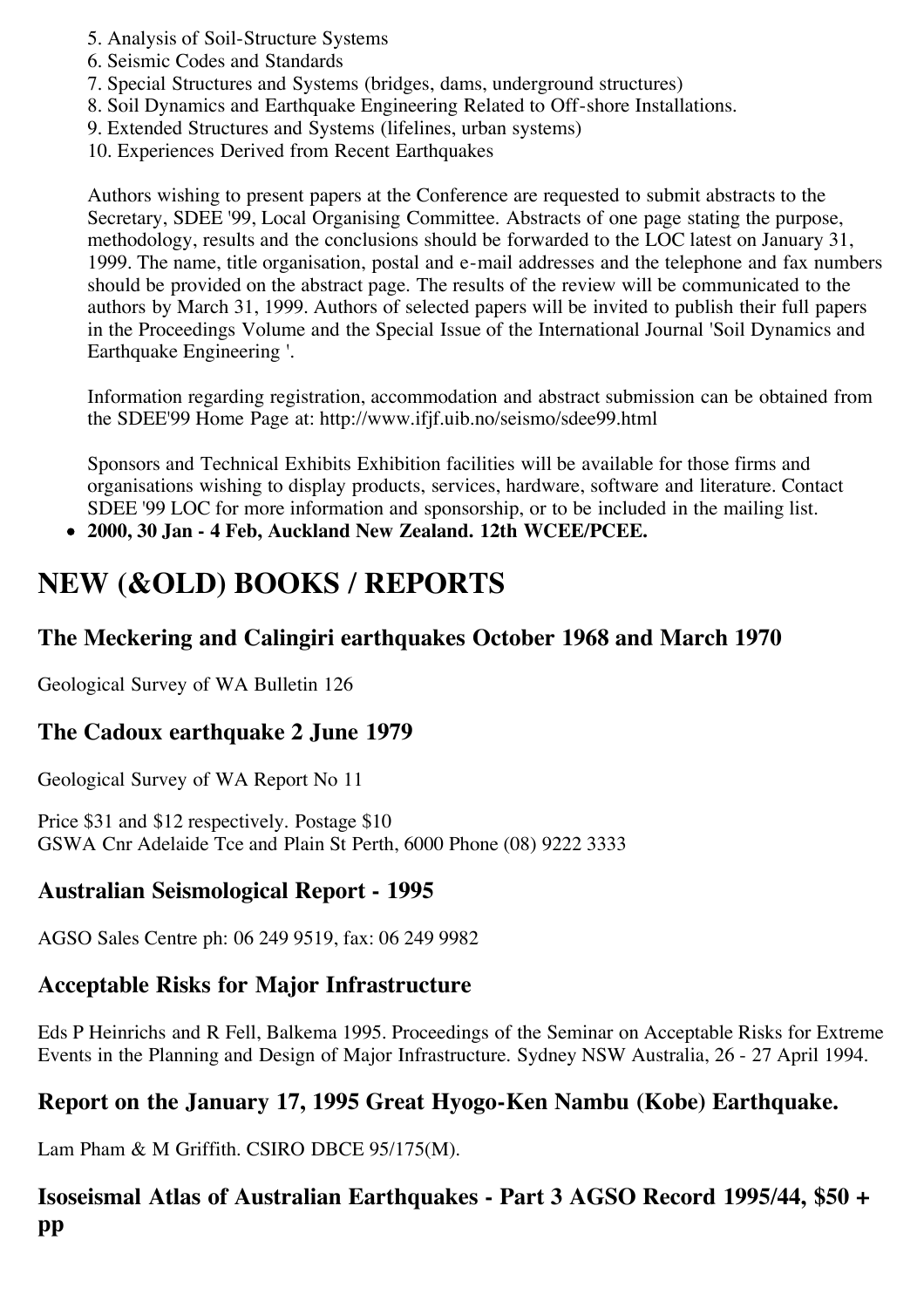AGSO Sales Centre phone: 06 249 9519, fax: 06 249 9982

### **Fundamentals of Earthquake Prediction by Cinna Lomnitz:**

John Wiley & Sons.

### **The Geology of Earthquakes by R.S. Yeats, K.E. Sieh, and C.R. Allen:**

Oxford University Press, 576 p., price \$65.00.

### **Paleoseismology, edited by James P. McCalpin.**

Academic Press, 576 p., price \$89.95.

#### **Earthquakes and Geological Discovery by Bruce Bolt.**

W H Freeman and Co., 1993.

#### **Risks and Realities**

Centre for Advanced Engineering University of Canterbury, Christchurch New Zealand.

This book mainly presents the results of an investigation into the vulnerability of lifelines serving metropolitan Christchurch.

### **WCEE 2000**

AUCKLAND NEW ZEALAND

Please Note: The New Zealand National Society for Earthquake Engineering will host the next World Conference on Earthquake Engineering in Auckland

30 January - 4 February 2000.

### **Letter to Editor**

GURIA CONSULTING Brian and Helen Gaull RMB 339 Witchcliffe Western Australia, 6286

Dear Editor

It was good seeing all the familiar faces at the recent gathering of the AEES in Perth. I was hoping that you would have room in the next publication of our Newsletter for the following comments pertaining to two papers presented at the seminar:-

1) Perth Earthquake Risk - Has it been Over-Rated? by George Walker

This was a very enjoyable and entertaining, if not controversial paper. One of the major points George made in support of his hypothesis was the recurrence interval of Meckering-sized earthquakes in the zone nearest Perth. It is interesting to note that the GML (1987) estimate for this interval was about 450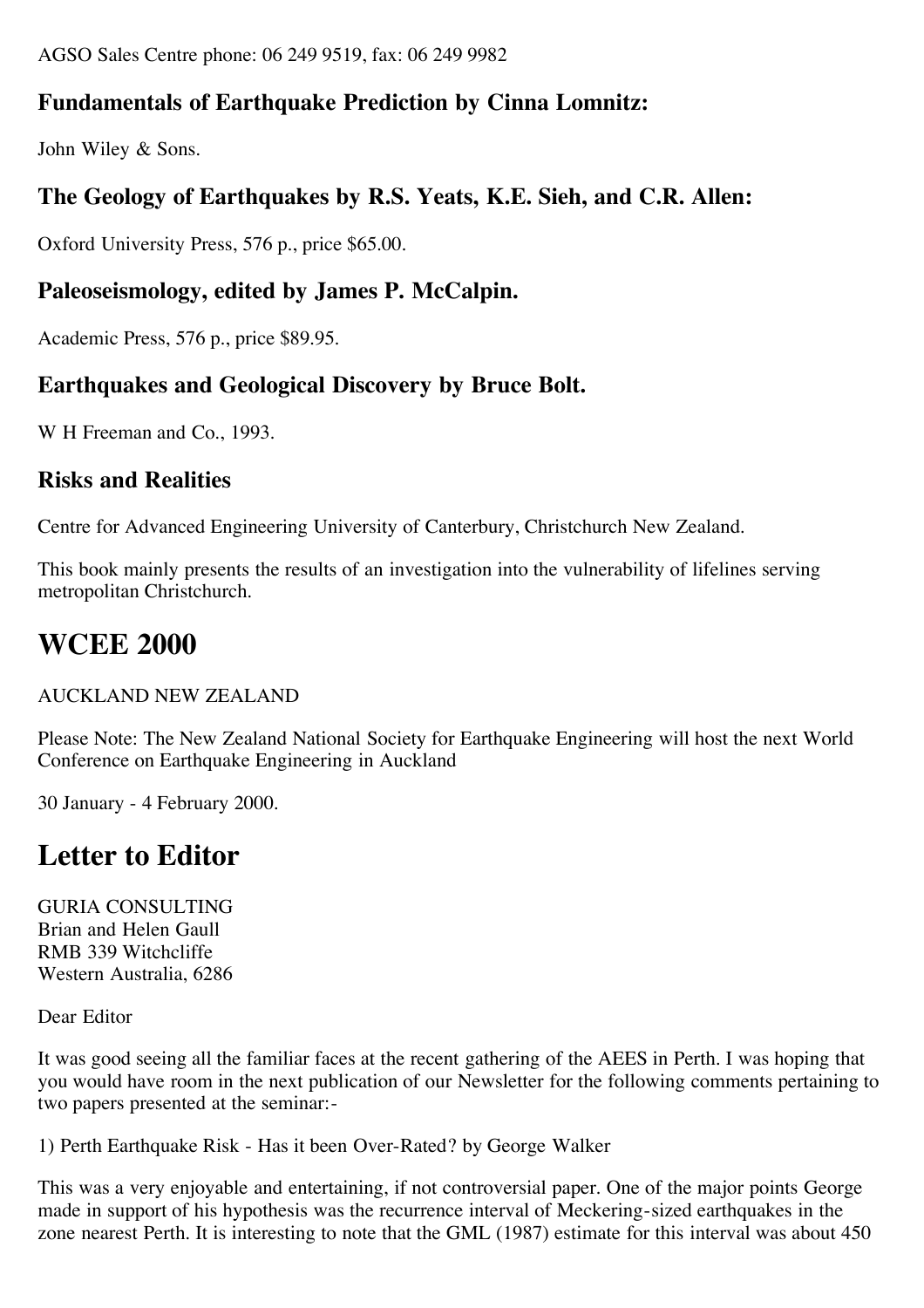$\pm$  100 years, compared with his estimate of (from memory) about 400-500 years. The one adopted for the GMLR (1990) paper was the lower end of the above range.

His inference that current attenuation relations overestimate intensities expected in Perth during a Meckering event is misleading, in that using our 1987 and 1990 WA attenuation, an intensity below MMVI is obtained, whereas we all know that intensities felt in the city were at least MMVI. In hindsight, the late Ian Everingham, who compiled the intensity map for the Meckering Earthquake, agreed with me that some of the damage and effects in Perth could have been interpreted as MMVI-VII, and possibly higher.

2) Earthquake Risk in Cairns - A Pilot Study by Trevor Jones and others

My response to the question put to me by the Chair (Kevin McCue) after Trevor's presentation, regarding amplification observed in our Perth Microzonation Study (GK&T, 1995), may need further clarification. I realised afterwards, that Kevin may have meant peak ground velocity (PGV) amplification instead of spectral ratios, which I assumed at that time.

During two recorded Cadoux earthquakes (ML4.5 and ML3.3), the PGV amplification between the sedimentary sites in the city and the reference rock site at Mundaring, was between 7 and 10.

In this paper we outline how an attenuation function was devised by comparing spectral ratios from these earthquake recordings with those from simultaneous microtremor recordings at the same sites. This function was then used to modify spectral ratios from microtremor recordings at over 100 basin sites.

Spectral ratios thus derived for the basin/bedrock sites, varied between about 2 to 10 for ground periods of 0.2-5s. The locations of the highest spectral ratios corresponded well with the regions of greatest intensity during the Meckering Earthquake of 1968. Typically, these sites had an intensity of about one higher than the mean, which empirically usually corresponds to an increase in PGV and PGA by a factor of two.

This appears to be at odds with the above PGV amplification data of 7-10. The explanation to this apparent contradiction is twofold - firstly the factor of 2 is introduced as an increment above average sites, as explained in the previous paragraph, and of course the factor of 7-10 was between basin and hard-rock sites, which is expected to be considerably greater. Secondly, the PGA (and PGV) in GK&T (1995) are meant to be more like the Acceleration Coefficient in the AS1170.4 (1993), rather than a PGA operating for one cycle over a very short duration.

The advantage of the technique we developed for Perth over the Nakamura Method, is that there was a strong correlation between the various spectral ratio contours with gravity and geological contours (down to 800 m).

Hopefully this clears up any ambiguity. For those who have not been able to acquire a copy of the 1995 paper, or wish to continue the discussion, please contact me at the above address. Or, better still if you are passing through the Margaret River area, give me a call on (08) 9757 7553 and arrange a visit.

Many thanks & Cheers

*Brian Gaull*

References:

GML (1987) = Gaull B.A., Michael-Leiba M.O.(1987) - Probabilistic earthquake risk maps of southwest Western Australia. BMR Journal of Australian Geology & Geophysics, 10, 145-151.

GML&R (1990) = Gaull B.A., Michael-Leiba M.O. & Rynn J.M.W.(1990) - Probabilistic earthquake